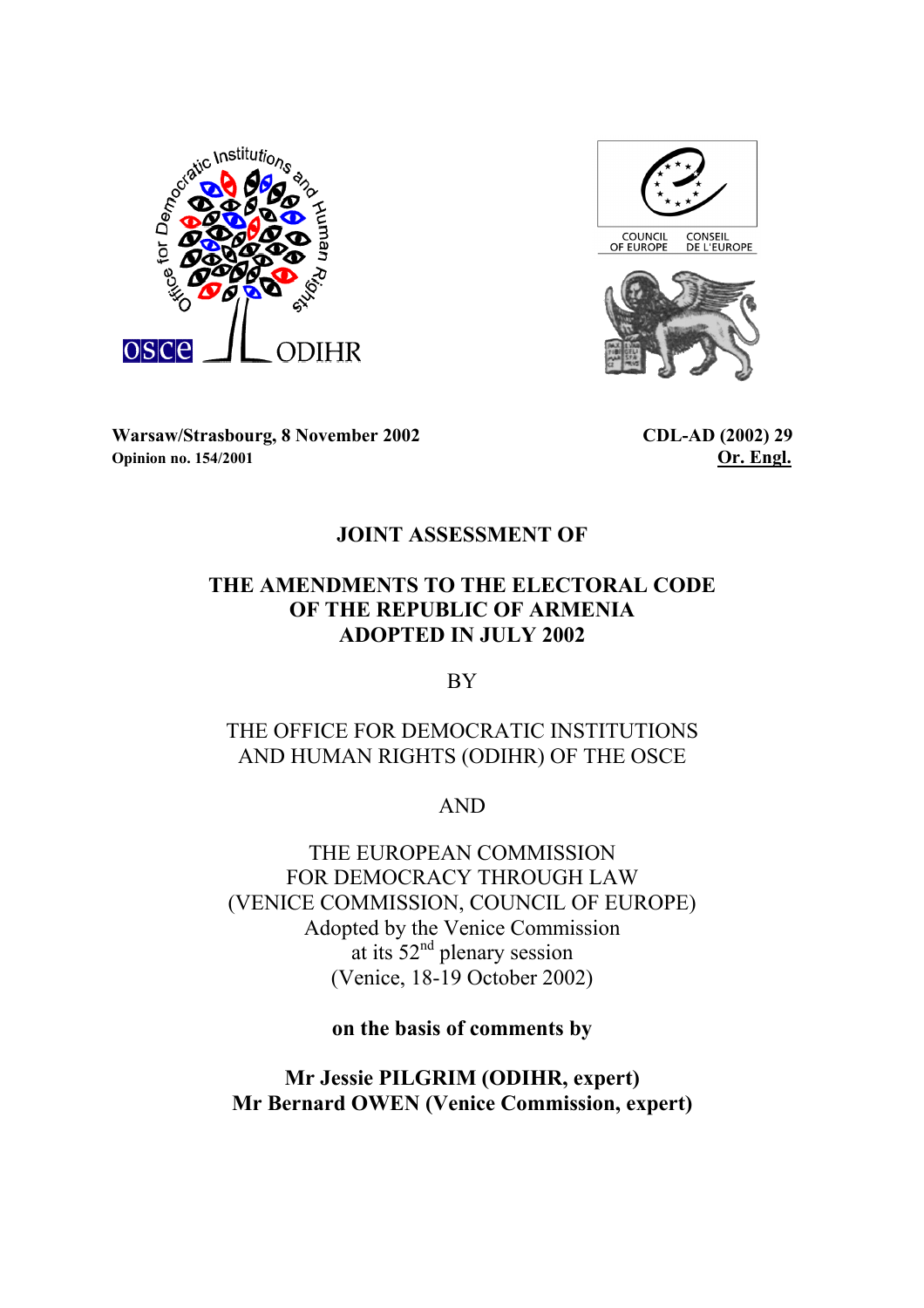## **Introduction**

*1. At its 45th plenary meeting, the Venice Commission approved the programme for cooperation with the Armenian authorities submitted to it by Messrs Gaguik Haroutyunian, President of the Constitutional Court, and Tigran Torossian, Vice-President of the National Assembly of the Republic of Armenia (CDL (2001) 6).* 

*2. The main lines of the programme followed the mandate given to the Venice Commission by the Committee of Ministers (CM (2000) 170).* 

*3. In November 2001, the Armenian authorities, through Mr Tigran Torossian, Vice-President of the National Assembly, asked the Venice Commission for an opinion on draft amendments to the electoral code. Two opinions were provided by Messrs. Bernard Owen*  and Tom Mackie (CDL (2002) 4 and 39). At its 50<sup>th</sup> plenary session (Venice, 8-9 March *2002), the Venice Commission instructed the Secretariat to prepare a consolidated opinion on the draft amendments to the electoral law of Armenia and to forward it to the Armenian authorities. This was done in April 2002 (CDL-AD (2002) 7).* 

*4. On 16 and 17 May 2002, a round-table on Electoral Legislation Reform in Armenia was organised in Yerevan by the OSCE, NDI and the Council of Europe. Following this meeting, a joint assessment of experts of the Venice Commission and ODIHR on the amendments as adopted by the Armenian Parliament in the first reading (CDL (2002) 87) was drafted and transmitted to the Armenian authorities (CDL (2002) 84). This document was based on comments by Mr Joseph Middleton (expert, ODIHR) and Mr Bernard Owen (expert, Venice Commission). It was submitted to the Venice Commission at its 51<sup>st</sup> plenary session (Venice, 5-6 July 2002).* 

*5. Further to the adoption of the amendments to the electoral code in the second reading by the Parliament of Armenia (July 2002), the ODIHR and the Venice Commission prepared the present joint assessment, based on comments by Messrs. Bernard Owen (expert, Venice Commission) and Jessie Pilgrim (expert, ODIHR). This document was endorsed by the Venice Commission at its 52nd plenary session (Venice, 18-19 October 2002) and forwarded to the Armenian authorities.* 

*6. This opinion is based on:* 

- *the Constitution of Armenia;*
- *the Universal Electoral Code adopted by the National Assembly of the Republic of Armenia on 5 February 1991 and Amendments (CDL (2002) 13;*
- *Comments on the draft amendments and additions to the Electoral Code of Armenia, adopted by the Venice Commission (CDL-AD (2002) 7; see CDL (2002) 1, 4 and 39);*
- the Joint Assessment by experts of the OSCE/ODIHR and the Venice Commission *(CDL (2002) 84) on Amendments to the Electoral Code of the Republic of Armenia adopted in the first reading on 7 May 2002 (CDL (2002) 87);*
- *the Guidelines on Elections, adopted by the Venice Commission on 6 July 2002 (CDL-AD (2002) 13).*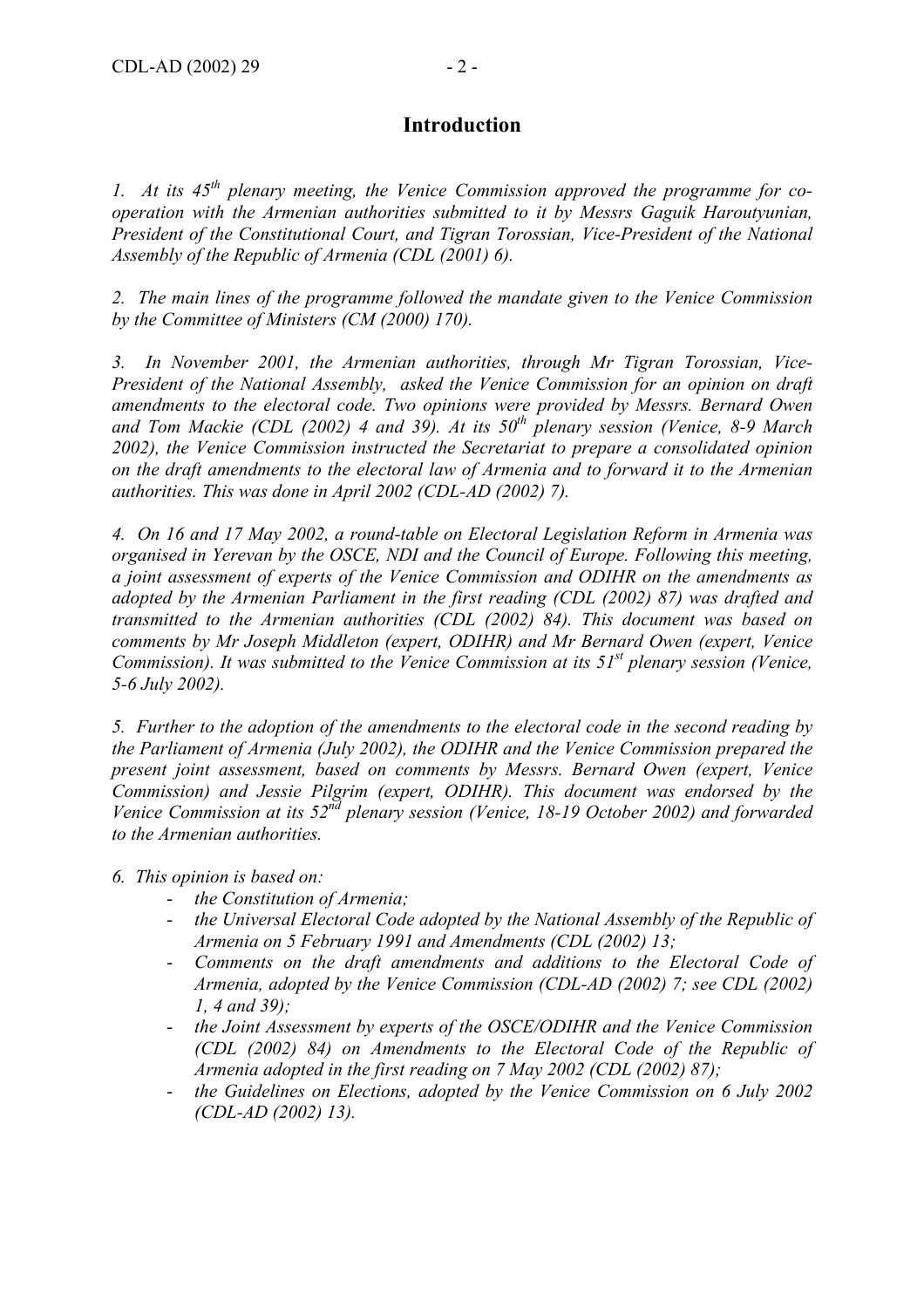### **I. EXECUTIVE SUMMARY**

7. In May 2002, the National Assembly of the Republic of Armenia adopted a draft law in the first reading which introduced numerous amendments to the Electoral Code ("the Code"). In July 2002, on the second and last reading, the National Assembly adopted the amendments to be incorporated into the law. For the most part, the amendments adopted into law make relatively minor and technical changes to the existing Code. They include a small number of positive and welcome reforms, some of which reflect recommendations previously made by experts on behalf of the Organization for Security and Co-operation in Europe Office for Democratic Institutions and Human Rights (OSCE/ODIHR) and the Venice Commission of the Council of Europe. Otherwise, however, previously identified concerns have been addressed partially.

8. On 30 May 2002, after the first reading, OSCE/ODIHR and the Venice Commission issued a joint assessment of those amendments and made recommendations for additional amendments. Although some of the joint OSCE/ODIHR and Venice Commission recommendations were adopted in July, some were not and certain concerns expressed in the 30 May joint assessment remain.

9. Changes in the nomination procedure of the members of the Central Election Commission (CEC) is a positive amendment, which includes some of the proposals of the OSCE/ODIHR and the Venice Commission. The amendment provides that appointments by the executive branch are limited to three members and the other members are appointed by parliamentary groups. A joint comment had previously recommended that executive branch appointments be limited to prevent undue executive branch influence on the CEC.

10. Examples of the positive amendments to the Code include the replacement of regional electoral commissions with a larger number of territorial electoral commissions, an end to the rule allowing political parties to withdraw their nominees to electoral commissions, which should enhance the independence of electoral administration, and greater protection of electoral commission members during their terms of office.

- 11. A number of the amendments may give rise to difficulties in practice:
- Parties and candidates only have 15 days after the election (as opposed to 30 in the current Code) in which to submit their campaign accounts. The provision must be carefully monitored to ensure that greater haste does not impinge on the accuracy of the accounts;
- The procedure for verifying voters' credentials at the polling station has been revised, but remains excessively cumbersome; and
- The amendments envisage that precinct commissions would no longer be required to reconcile the number of ballot papers received with the number accounted for at the end of the count. This creates a clear potential for manipulation.

12. A number of previously suggested amendments, which would have enhanced election transparency, promoted equality among candidates and helped to ensure the security of the ballot, have not been adopted. These include: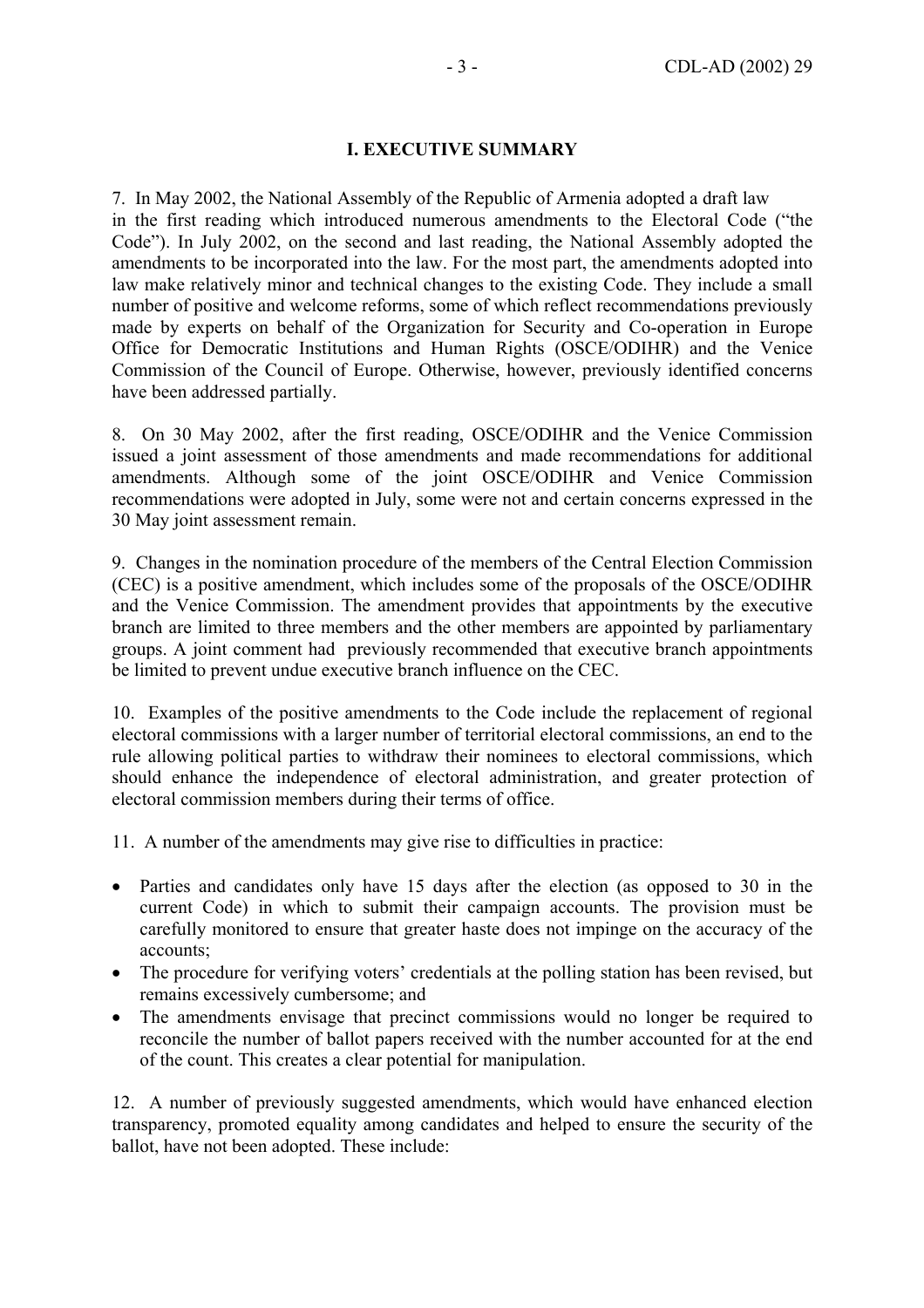- Safeguards to ensure that the registration of a candidate or party list cannot be revoked except for serious breaches of the Code according to well-defined criteria;
- Mechanisms to reduce the number of voters unable to vote for purely practical reasons, given the absence of early, proxy, mobile and other forms of special voting;
- A requirement that superior election commissions prepare and issue copies of a summary table, showing a full breakdown of results from the next inferior level of election commission;
- Clear procedures and criteria for verifying signatures in support of candidates;
- The appeals system has been only partially improved and is still complex and difficult to understand.

13. This assessment is offered to further improve and strengthen the legislative base for elections in the Republic of Armenia. However, the key to improving the quality of elections remains the fair implementation of the Code. Without such a political commitment, even the best Code can be subverted. In this respect, it is equally clear that improvements to the Code must be accompanied by substantial efforts to enhance the independence and authority of the judiciary.

14. The present assessment was endorsed by the Venice Commission at its  $52<sup>nd</sup>$  meeting on 18-19 October 2002.

### **II. BACKGROUND**

15. The Code governs all elections to State and local government bodies. In general terms it is a comprehensive, largely cohesive body of regulations which provide a sound foundation for the conduct of elections. However there are numerous areas where it could be improved. Since the last national elections in 1999, there has been an on-going process of debate and discussion on improving the Code, both in its general provisions and in relation to particular types of elections.

16. In February 2001 the Parliamentary Commission for State and Legal Affairs, the CEC, OSCE (Office in Yerevan and ODIHR) convened a round table to discuss these and other proposals on amending the Code.

17. This document addresses amendments which were adopted in July 2002. Many of the comments included in this assessment were discussed at a further round table held in Yerevan on 16-17 May 2002, and in the earlier joint assessment dated 30 May 2002. The round table in May was organised by the OSCE Office in Yerevan, the Council of Europe representation in Yerevan and the National Democratic Institute for International Affairs, in co-operation with the OSCE/ODIHR and the Venice Commission of the Council of Europe. Experts from OSCE/ODIHR and the Venice Commission who attended both round tables have drafted this assessment jointly.

#### **III. FORMATION AND POWERS OF THE CEC**

18. Article 24 of the July amendments to Article 35 of the Code deals with how the CEC should be constituted. The approach taken by the amendments is similar to that found in the original law. This means that a concern raised in the previous joint assessment that the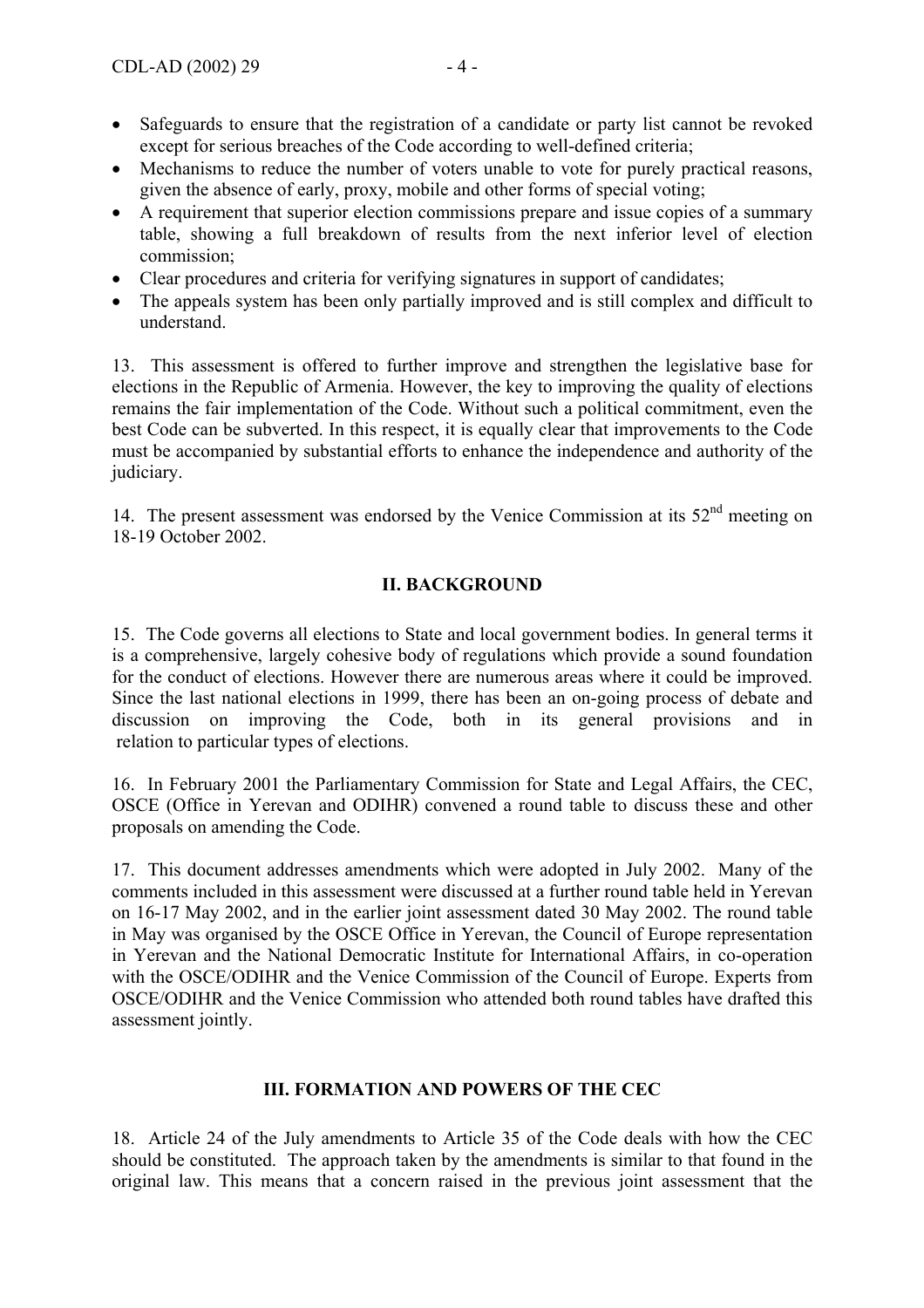executive branch of government could have a dominant influence over the organization of the elections has been addressed.

19. Article 24 of the July amendments also deals with when the CEC should be constituted. It envisages that the CEC will be formed forty days after, rather than before, the elections. (Given the key role played by the National Assembly in the nomination of CEC members, it is clearly sensible for the CEC to be formed after parliamentary elections.) This proposal in the amendments is to be welcomed; it reflects the undesirability of forming new electoral commissions shortly before an election takes place. Such an approach would undermine continuity in the work of the electoral commissions and impairs their effectiveness.

20. However, forming the CEC as soon as 40 days after the elections might give rise to two practical problems. First, given that the right to nominate members is reserved to groupings within the newly elected National Assembly, it is not clear that 40 days would be sufficient time for these groupings to take shape and select their nominees. Second, Article 41(3) of the Code (which is unaffected by the recent amendments) requires the chairman of the CEC to report on the election 90 days after it takes place. It is highly desirable that this report is delivered by the chairman of the CEC which conducted the election, rather than the new CEC. Accordingly, it would seem sensible to form the new CEC only once the out-going Commission has finished its work.

21. In previous elections there have been serious concerns about the lack of implementation and non-observance of the existing electoral legislation. It is strongly recommended that the CEC's obligations should include a duty to provide an analysis of violations of the Code following each national election, an indication of measures taken against violators, remedies provided to those aggrieved and any legislative improvements that may be required.

22. The Code should also set out clear deadlines by which the CEC must adopt the various regulations envisaged in the election process.

### **IV. IMPROVEMENTS TO THE CODE**

23. Many of the amendments to the Code represent technical refinements rather than substantial changes to the existing rules. Those improvements which are of more substance include the following.

- An amendment to Article 33 enhances the protection of CEC members from prosecution during the period of the CEC's activities.<sup>1</sup> This change reflects a CEC recommendation and was endorsed in previous expert assessments.
- The existing 11 regional electoral commissions will be replaced by 56 territorial electoral commissions, one for each single-mandate constituency. This reform addresses previous concerns that the regional commissions were substantially overburdened, particularly in Yerevan, and that they were subject to interference by regional (Marz) governors.
- An amendment to Article 38 prevents political parties from recalling their members from electoral commissions. This should help to depoliticise the work of the CEC and encourage party nominees to work in a relatively non-partisan fashion.

<sup>&</sup>lt;sup>1</sup> Article 23 of the Amendments.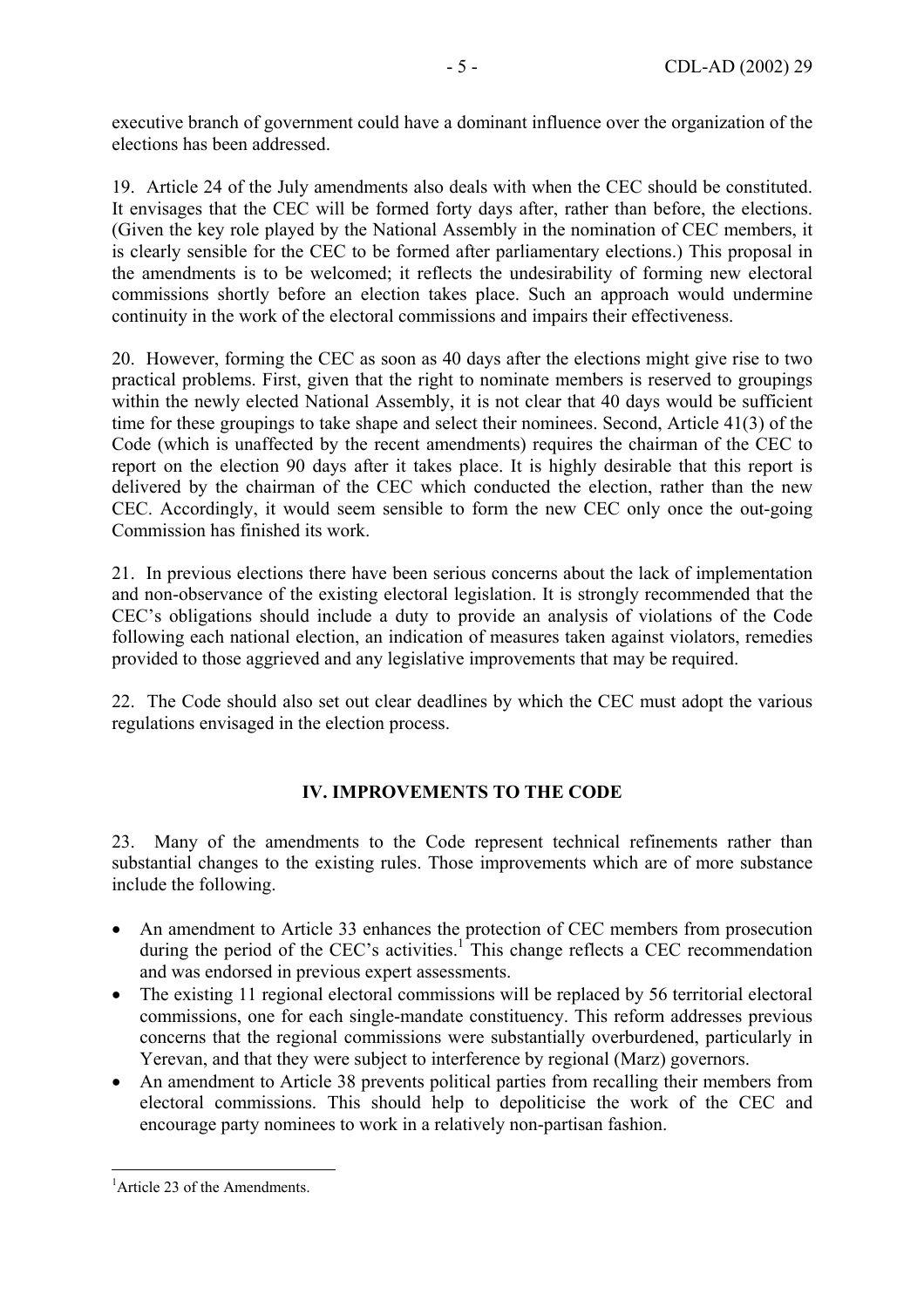- An amendment to Article 24 clarifies, in accordance with a recommendation by the CEC, the procedure by which state funding for the administration of elections is distributed.<sup>2</sup>
- An amendment to Article 26 requires the CEC to refer any violations discovered by the oversight-audit service to the court of first instance, presumably with a view to proceedings being taken against those responsible.<sup>3</sup> The Code should make clear whether the CEC has discretion on whether to take this step and, if so, on what basis the discretion is to be exercised.
- An amendment to Article 30 has accepted advice in the previous joint assessment to limit the right of appeal of decisions taken by the commissions only to proxies and not observers.
- An amendment to Article 37 has set the number of polling station commission members at "not more than" nine, which is still fairly large but an improvement as previously there could be up to 13 members.

## **V. VOTER LISTS AND VOTER RIGHTS**

24. Maintaining accurate voter lists continues to be a very serious problem, not least given the high rate of migration within and out of Armenia. To remedy this, consistent procedures are needed for registering voters and these provisions must be properly implemented. If conducted effectively, one review of the voter lists per year, rather than two as currently prescribed in the Code, would be sufficient.

## **VI. VOTING AND COUNTING PROCEDURES**

25. Article 49(4) of the Code provided that candidate names were to be set out in alphabetical order on the ballot paper, although it made no reference to the ordering of parties for the proportional vote. Article  $49(4)$  has now been deleted.<sup>4</sup> This seems to leave open the question of how the candidates (and parties) will now be ordered on the ballot paper.

26. Articles 55 and 56 set out the procedure by which voters are registered and the ballot papers are issued. The first step is for the voter to present his/her identification. His/her details are then checked on the voter list. The voter signs the list (and is thereby "registered") and is issued with the ballot paper. The ballot paper is then sealed by a different member of the electoral commission. Article 56(2) has been amended so that this other member of the commission must also verify that the voter is registered in that precinct.<sup>5</sup> This appears to be an unnecessary duplication of effort which will considerably slow down the voting process. There is, however, a welcome amendment to Article 57(4): it is no longer necessary for a commission member to recheck the voter's ID and verify his/her entitlement to vote immediately before the ballot paper is deposited in the ballot box.<sup>6</sup>

<sup>&</sup>lt;sup>2</sup>Article 16 of the Amendments.

<sup>&</sup>lt;sup>3</sup>Article 18 of the Amendments.

<sup>4</sup> Article 33 of the Amendments.

<sup>5</sup> Article 35 of the Amendments.

<sup>6</sup> Article 36 of the Amendments.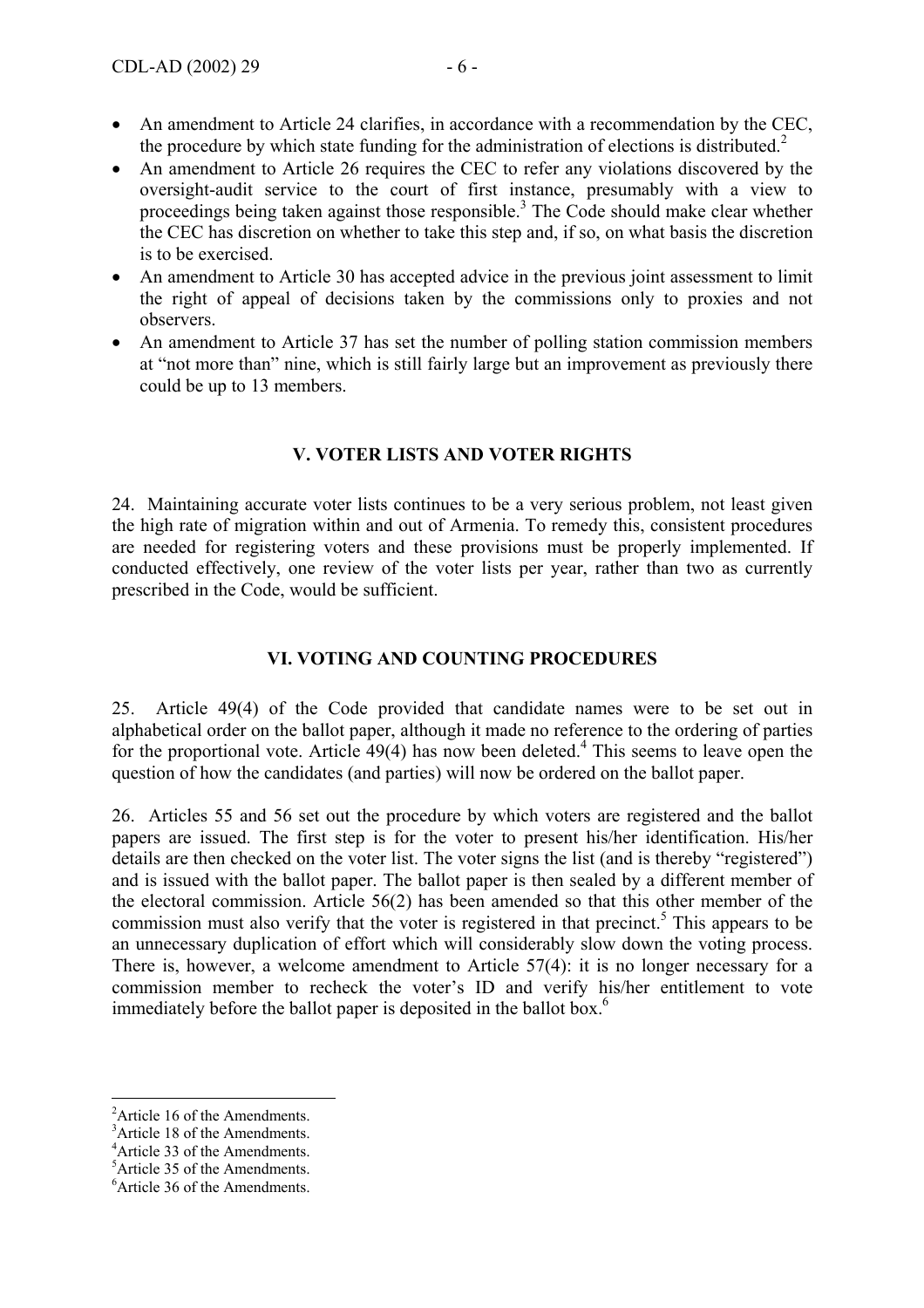27. Article 57 governs the procedure by which ballot papers are filled in. The amendments envisage that voters will be obliged to use a specific mark as determined by the CEC.<sup>7</sup> This reform has been prompted by a particular form of fraud, by which voters agree to use a particular mark when voting for a candidate in return for payment. The candidate and his representatives can then tell from examining the ballot papers whether the voter's side of the bargain has been kept. The rationale for this amendment is that requiring all voters to use the same mark will end such malpractice. Whilst this is an understandable response, it should be approached with great caution. There is a real risk that processing the ballot papers will become a much slower and more contentious process as the counters, proxies and candidate representatives argue over whether a mark on the ballot paper is valid or not. If a standard mark is to be used, the mark must be very simple (for instance, an "*x*"): the general rule should continue to apply that a ballot paper is valid provided that the voter's intention is clear and unambiguous. In addition, consideration should be given to equipping each voting booth with an inkpad and rubber stamp bearing the standard voting mark.

28. Article 60(4)(1) and other provisions of the Code have been amended as regards accounting for the ballot papers. Under the previous rules, one of the essential accuracy checks was to compare the number of ballot papers given to the precinct commission with the total number of ballot papers in the ballot box and cancelled ballot papers. This has now been changed so that the comparison is made between the number of ballots signed by the precinct commission before polling begins and the number cancelled and recovered from the ballot boxes.<sup>8</sup> The justification for such an amendment is far from clear, and indeed it gives rise to real concerns about the security of the ballot. The precinct commission must be held accountable for all the ballots that it received, not just those that were signed before polling began. If for some reason the precinct commission receives fewer (or indeed more) ballots than it is supposed to have received, that fact needs to be identified immediately, recorded and reported to the body responsible for issuing the ballot papers. The new procedures create a serious risk that ballot papers may be intercepted between issuance to the precinct commission and signing, without anyone being held accountable.

29. The protocol arrangements provide little by way of transparency safeguards if superior electoral commissions are not required promptly to publish and publicly display summary tables of all the results from the next inferior level of electoral commission. Such tables should form part of each superior commission's protocol of results. They would allow all parties, candidates and observers to cross-reference results between precinct and territorial protocols and territorial and CEC protocols, thus increasing public confidence in the reliability of published results. In this respect, it is highly desirable that full precinct protocols are published by the territorial commissions or the CEC, or preferably by both.

30. The code makes no provision for special voting procedures, such as the use of early, proxy, mobile, postal or other extraordinary procedures. Such procedures were omitted from electoral legislation when the Code was adopted in 1999 in an attempt to reduce the incidence of fraud. However, the inevitable result is that large numbers of voters are now excluded from exercising their right to vote. It could be desirable to find mechanisms to reduce the number of voters excluded in this way, but it depends on the actual risk of fraud.

<sup>&</sup>lt;sup>7</sup> Articles 36 and 37 of the July amendments appear to expand the May draft amendments to permit the CEC to approve more than one mark as acceptable. Regardless of whether the CEC approves one mark or several, the concern that voter intent may be ignored if the voter's mark is not an "approved" mark remains.

<sup>8</sup> See e.g. Article 38 c) of the Amendments.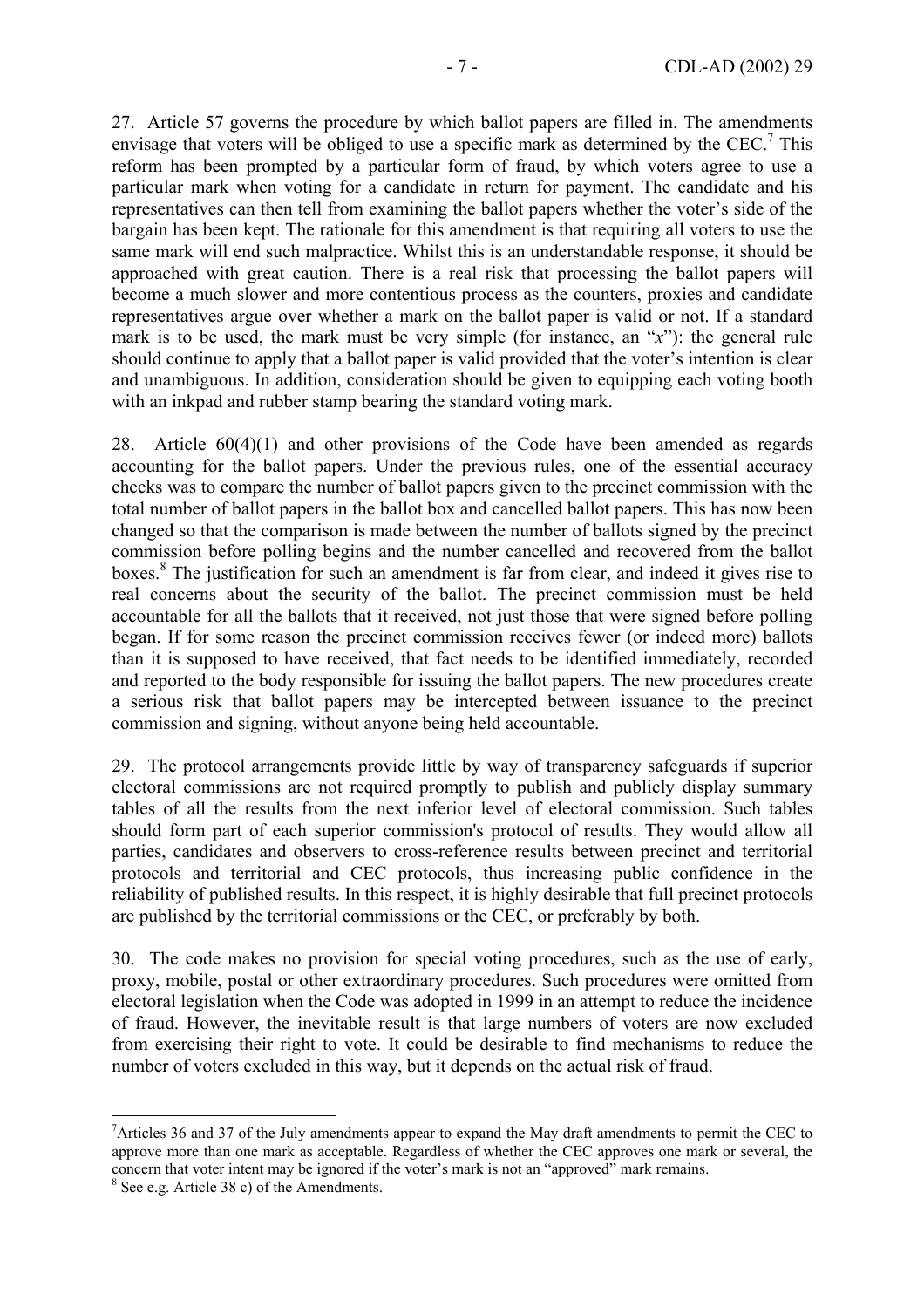31. It is recommended that counting procedures outlined in Articles 60 and 61 be simplified and made more efficient.<sup>9</sup>

### **VII. OTHER ISSUES**

32. Article 25 of the Code has been amended to reduce the deadline for submitting campaign accounts to the oversight-audit service from 30 to 15 days.<sup>10</sup> This change should only proceed if the reduced deadline can be complied with effectively. There is obviously value in achieving these accounting procedures promptly, but this should not be done at the expense of accuracy and completeness.

33. Article 120 has been amended to increase the size of a community council in a community with a population of up to 3,000 from five members to seven members. The fourth paragraph of Article 134 should similarly be amended to provide for allocation of mandates to the top seven candidates instead of the top five candidates.

34. The first sentence in Article 56(5) of the existing Code provides that voters are not entitled to announce who they will vote for (or against). The second prohibits people from asking voters who they will vote for. The latter provision may be justifiable in circumstances where voters feel intimidated by being asked such questions. It is more difficult to justify the former provision, which obviously impinges on the voter's right to free expression. It is therefore surprising that, under the amendments, this provision has now been modified and in part extended, rather than removed: within the polling station or its vicinity, voters must not announce who they have or will vote for. Such a rule imposes a disproportionate restriction on a voter's freedom of expression and is unjustifiable. By no means does such a restriction necessarily flow from a prohibition on conducting opinion/exit polls on polling day, which is a common feature in many election laws.

35. The text in Article 36(a) and 39(d) of the May draft amendments appears to be incomplete and/or incorrect. Nor is it clear what Article 53(d) of the May draft amendments means. It is not known how or whether this text was clarified when the amendments were approved.

36. Many previously identified concerns have not been addressed in these amendments, including the introduction of rules governing the conduct of referenda in the Code. Other recommendations which have not been acted upon include the following:

- **Registration.** The registration of a candidate or list should not be revoked except for serious breaches of the Code according to well-defined criteria;
- **Signature verification.** The procedures and criteria for verifying signatures in support of candidates should be set out in the Code;
- **Violations.** Chapter 31 of the Code, which deals with liability for violations of the Code, would benefit from further review. A number of the violations identified appear to be far too loosely defined (such as "hindering the free expression of the voter's will" and

<sup>&</sup>lt;sup>9</sup>See the previous assessment of the Venice Commission, which suggests a counting procedure in use in a number of countries (CDL (2001) 103 rev., par. 12).

<sup>&</sup>lt;sup>10</sup>Article 17 of the Amendments.